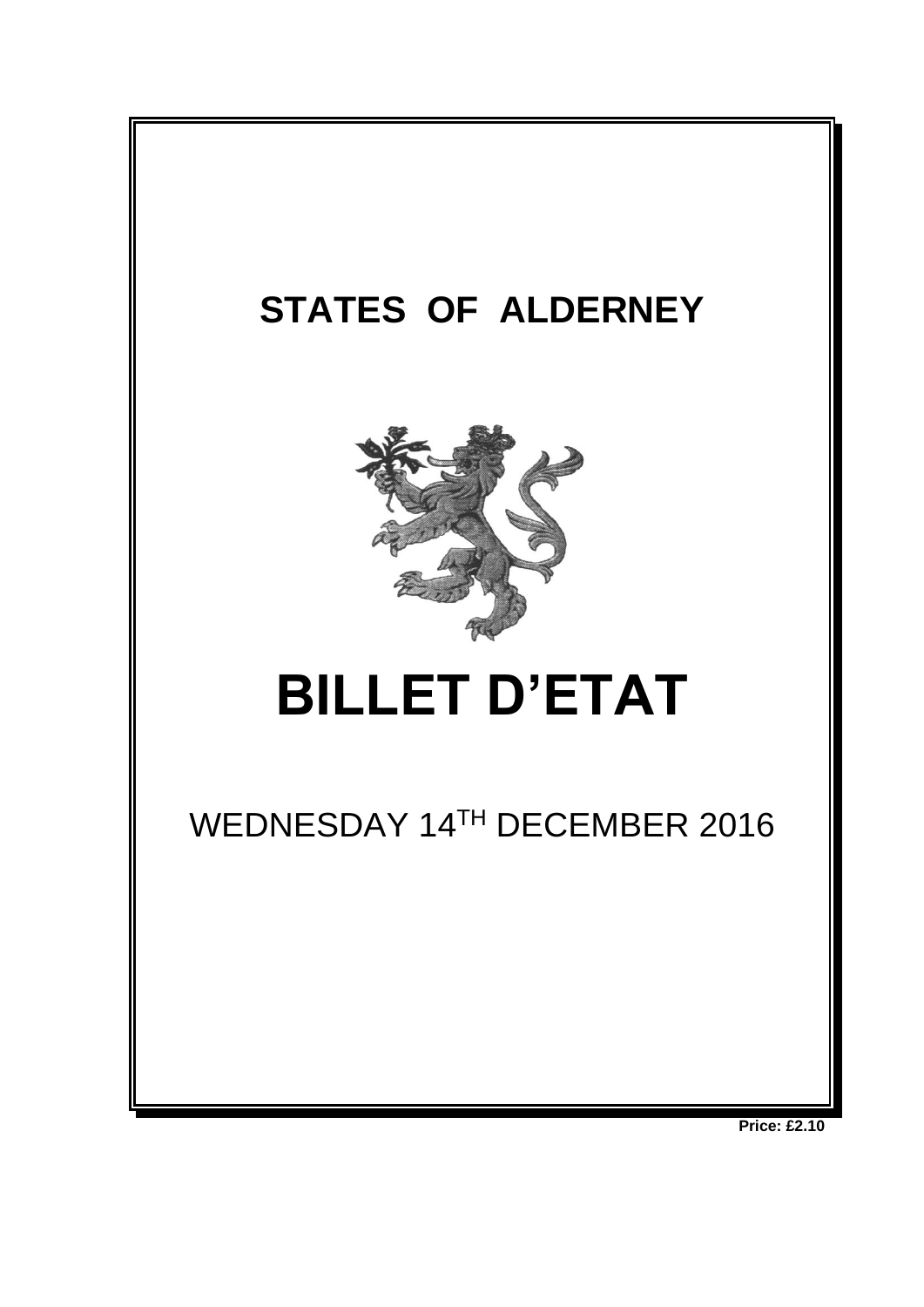## **STATES OF ALDERNEY**

# **BILLET D'ETAT**

## **FOR WEDNESDAY 14 TH DECEMBER 2016**

**Members of the States:**

**I have the honour to inform you that the Meeting of the States will be held at 5:30 pm on**  Wednesday 14<sup>th</sup> December 2016. This will be preceded by the People's Meeting, which will **be held on Wednesday 7 th December 2016 at 7:00 pm in the Island Hall.** 

> **W Stuart Trought President**

#### **Item I Administering the Oath of Office for the President of the States of Alderney in accordance with s. 36 The Government of Alderney Law, 2004**

The Greffier will administer, before the States, the Oath of Office of President of the States of Alderney to Mr Walter Stuart Trought who has been elected for a term of office of four years commencing on the 1st January 2017.

#### **Item II Rules of Procedure – Register of Members' interests**

#### **The following letter was received from Mr McDowall, Chairman of the Policy and Finance Committee:-**

*"The Committee resolved at its meeting in October to extend the scope of the Register of Members' interests to include the whole of the Bailiwick of Guernsey rather than just the island of Alderney.* 

*This will require an amendment of Rule 22.(3) of the States of Alderney Rules of Procedure (made on 17th March 2010 and subsequently amended by resolution of the States in July 2010, January 2012 and September 2013); that currently states "The President and all States Members shall, within one month of the commencement of their term of office and by the 31st January in each year thereafter, make and lodge with the Greffier a declaration of all immovable property interests and business interests in Alderney owned by themselves or their spouse"; it is proposed that this should be amended to read "….a declaration of all immovable property interests and business interests in Alderney or any other islands within the Bailiwick owned by themselves or their spouse", which will require a resolution of the States of Alderney.*

*It is also noted that should the resolution be passed by the States of Alderney then the Schedule to the Rules of Procedure with regards the Declaration of Interests will also require amendment to the reference to Alderney to include 'or any other islands within*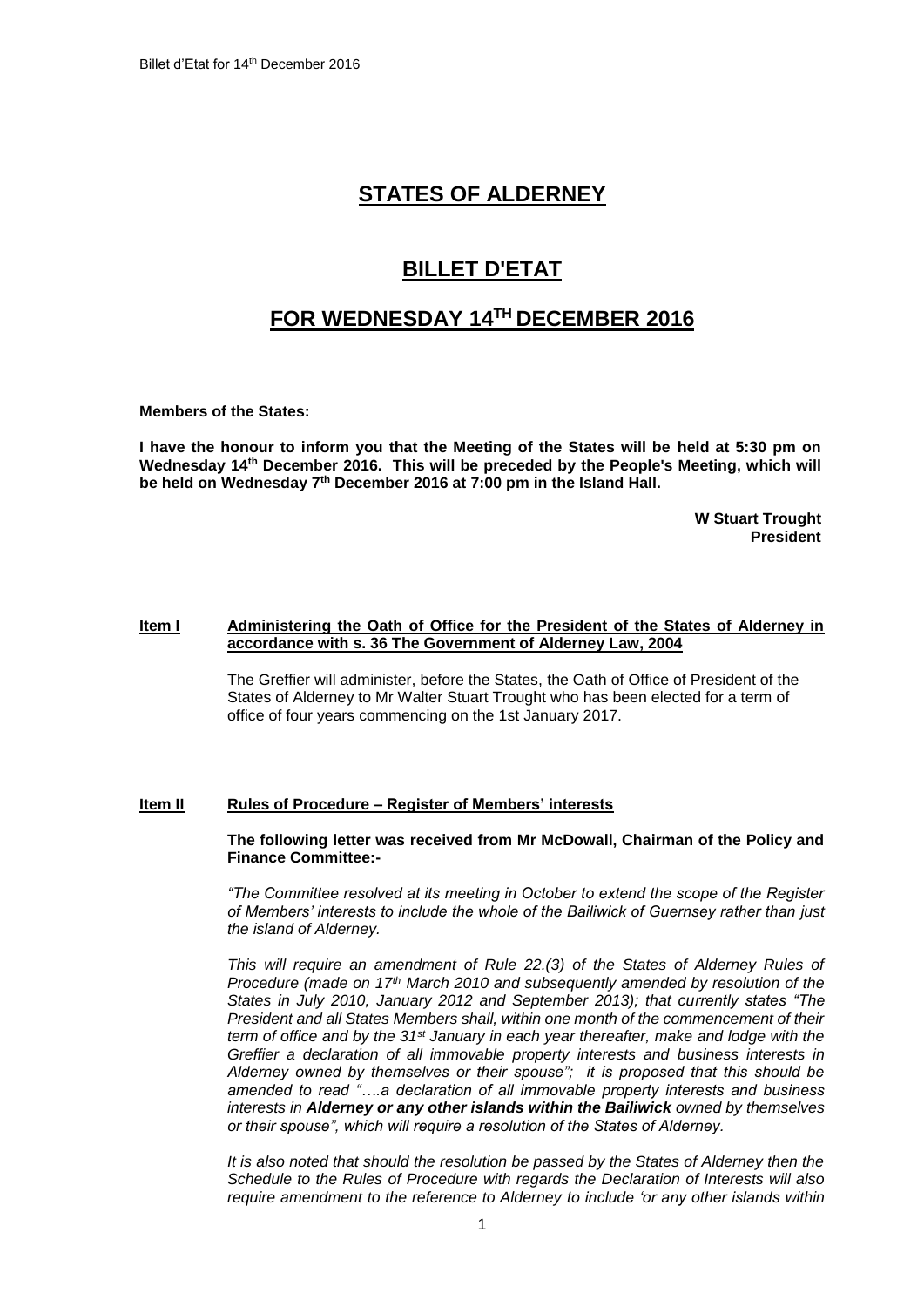*the Bailiwick' for any declaration with regards immovable property interests, directorships and shareholdings/material interests in companies.*

*I would be obliged if the proposed amendments to the Rules of Procedure could be placed before the States at its next Meeting together with an appropriate proposition.*

> *Robert McDowall Chairman"*

**The States is asked to approve an amendment to the Rules of Procedure for States Meetings Rule 22.(3) as follows:**

**22.(3). The President and all States Members shall, within one month of the commencement of their term of office and by the 31st January in each year thereafter, make and lodge with the Greffier a declaration of all immovable property interests and business interests in Alderney or any other islands within the Bailiwick owned by themselves or their spouse;** 

**and that Schedule 1 of the Rules of Procedure be amended accordingly.**

### **Item III The Building and Development Control (Alderney) (Amendment No.2 and Fees) Ordinance 2016**

**The following letter was received from Mr Birmingham, Chairman of the Building and Development Control Committee:-**

"*Following last July's States approval of Phase 1 of the Land Use Plan and Ordinance which amended the Building and Development Control (Alderney) Law 2002 (the law) the Committee (BDCC) have continued their review of the legislation following the ARUP Planning Review and now propose further changes to the law.*

*The draft Ordinance proposes the following changes:*

#### *1. Submission of Environmental Impact Assessments (EIA) and their independent review.*

*Section 5 of the law is amended to extend the existing power to the Committee to require additional information from the applicant as part of a planning application to include the submission of a statement or report of assessment of environmental impacts and other effects.*

*If the Committee considers that the environmental effects of a proposed development are significant or are of such scale, complexity or nature, or is likely to have such effects, then the Committee is also empowered to engage an expert to independently review and evaluate the environmental assessment submitted by the applicant and make a report to the Committee. The Committee will be empowered to recover the reasonable cost of such independent assessment from the applicant, subject to appropriate safeguards.* 

#### *2. Increased Fees for Planning and Building Applications*

*The fees were last set in 10 February 2014 and are overdue for review.*

*The 2016 Budget for Planning and Building shows income equivalent to only 15% of ongoing expenditure on Planning & Building services. The present fee levels are extremely low compared with other jurisdictions. ARUP recommended these fees be increased in their 2014 report.*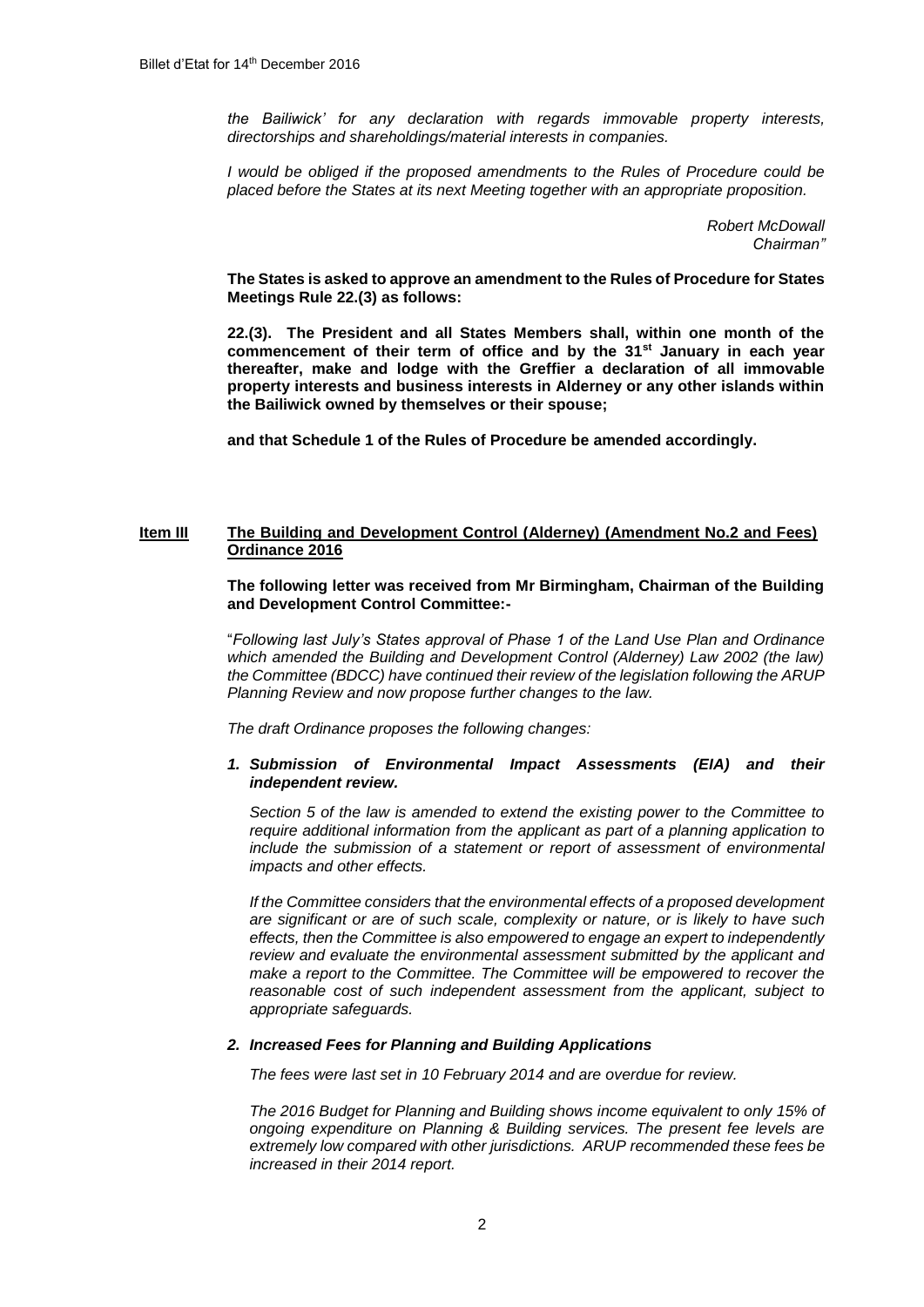*The increases proposed in the revised fee schedules will apply from 1st January 2017. At first sight the increases in fees proposed look very substantial compared with those which have applied for the last three years. However the majority of applications are*  for minor developments where the new fee levels proposed remain modest and are *below those charged in Guernsey and Jersey for similar work.* 

*It is expected that in future with the repeal of the "C Permit" system and planning consents running with land ownership, there will be an increase in larger applications. These incur increased regulatory effort and costs, especially in building control where we are already feeling the effect of the introduction of the industry standard, Guernsey Building Regulations. Compared with the very high cost of building projects in Alderney, the increased fees proposed will remain a relatively minor cost overhead for the developer.*

*The proposed new fees have been set after discussions with the Finance Committee*  with the aim of aligning total fee income to approximately 40% of States ongoing *expenditure on the planning function. This aligns with both the UK standard set out in the November 2010 report from the Department of Communities and Local Government on Planning Costs and Fees and with consideration given to the "user pays" principle.*

*For simplicity, the existing fee structure remains unchanged from 2014, other than the introduction of a new category 6 for planning applications applicable to larger development sites.* 

*Will you please arrange for the Amendment No.2 and Fees Ordinance attached, together with this explanatory letter, to be included in the December Billet.* 

> *Matt Birmingham Chairman"*

**The States of Alderney is asked to approve the Building and Development Control (Alderney) (Amendment No.2 and Fees) Ordinance, 2016.**

#### **Item IV Registration of Buildings and Conservation Areas under the Building and Development Control (Alderney) Law, 2002.**

**The following letter was received from Mr Birmingham, Chairman of the Building and Development Control Committee:-**

*"Under the provisions contained in Section 50(2) of the Building and Development Control (Alderney) Law, 2002, as amended, the Building and Development Control Committee is required to publish in a Billet d'État, at least once every three years, a list of all buildings and conservation areas appearing in the Register of Historic Buildings and Ancient Monuments. The list was last published in a Billet D'Etat on 23 October 2013 and there have been no amendments made to the list since then. The list is attached.*

*I would be obliged if you could place this matter before the States with an appropriate proposition.*

*Matt Birmingham Chairman"*

**The States of Alderney is asked to take note of the list of properties appearing in the States Register of Historic Buildings and Ancient Monuments as required by The Building and Development Control (Alderney) Law, 2002.**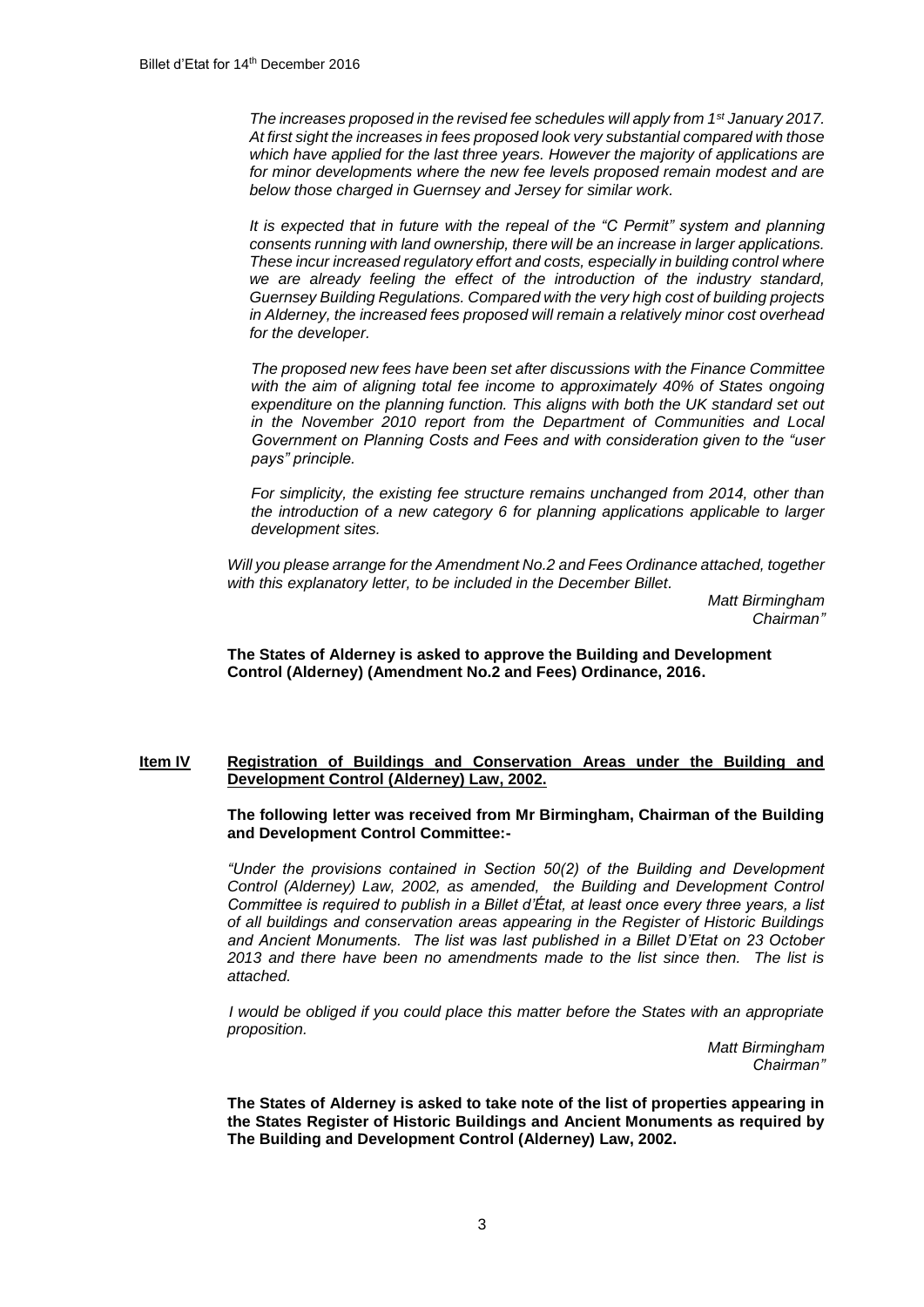#### **Item V Annual Reports of States Committees for 2016**

**On the 4 May 1977, the States resolved to instruct all committees to prepare an annual report, and for that report to be debated at the December States Meeting.**

#### **(i) Annual Report of the Policy and Finance Committee**

**The following report was received from Mr McDowall, Chairman of the Policy and Finance Committee:-**

*"To dispel the myth of fewer meeting in 2016, there were eight monthly Policy & Finance Committee Meetings in 2016 (January, February, April, May, June, July, September and October). There have traditionally been ten meetings per year with no monthly meeting held in February or August. No meeting was held in November as a result of the election and a meeting was not contemplated for December unless there is urgent routine business to transact. There were four additional special meetings driven by external events:*

- *The Good Governance review following the raid on Dr Lyons' Medical Practice*
- *On the" FAB link"*
- *Aurigny Budget for 2017*

*Small matters were despatched with reasonable speed but the major issues on the agenda are work-in-progress:*

- *Implementation of the financial relationship changes with Guernsey*
- *Continuing unsatisfactory service from Aurigny*
- *Future funding and ownership of the airport /runway*
- *"Brexit implications" for the Crown dependencies and specifically for Alderney*
- *"Fablink"*
- *Political and Administrative Governance*
- *Economic development*

*The meetings have become longer to enable more lengthy debate, which, on some subjects has been extended to more extensive debate in the full States.*

*External events (Fablink, Financial relationship/Brexit) are influencing and will influence priority issues to a much more profound degree than they have historically.*

*I would like to thank Members for their robust, highly participative contributions to the Policy & Finance Committee Meetings in 2016.*

> *Robert McDowall Chairman"*

## **(ii) Annual Report of the Building and Development Control Committee**

**The following report was received from Mr Birmingham, Chairman of the Building and Development Control Committee:-**

*"2016 has been a busy and successful year for the BDCC.*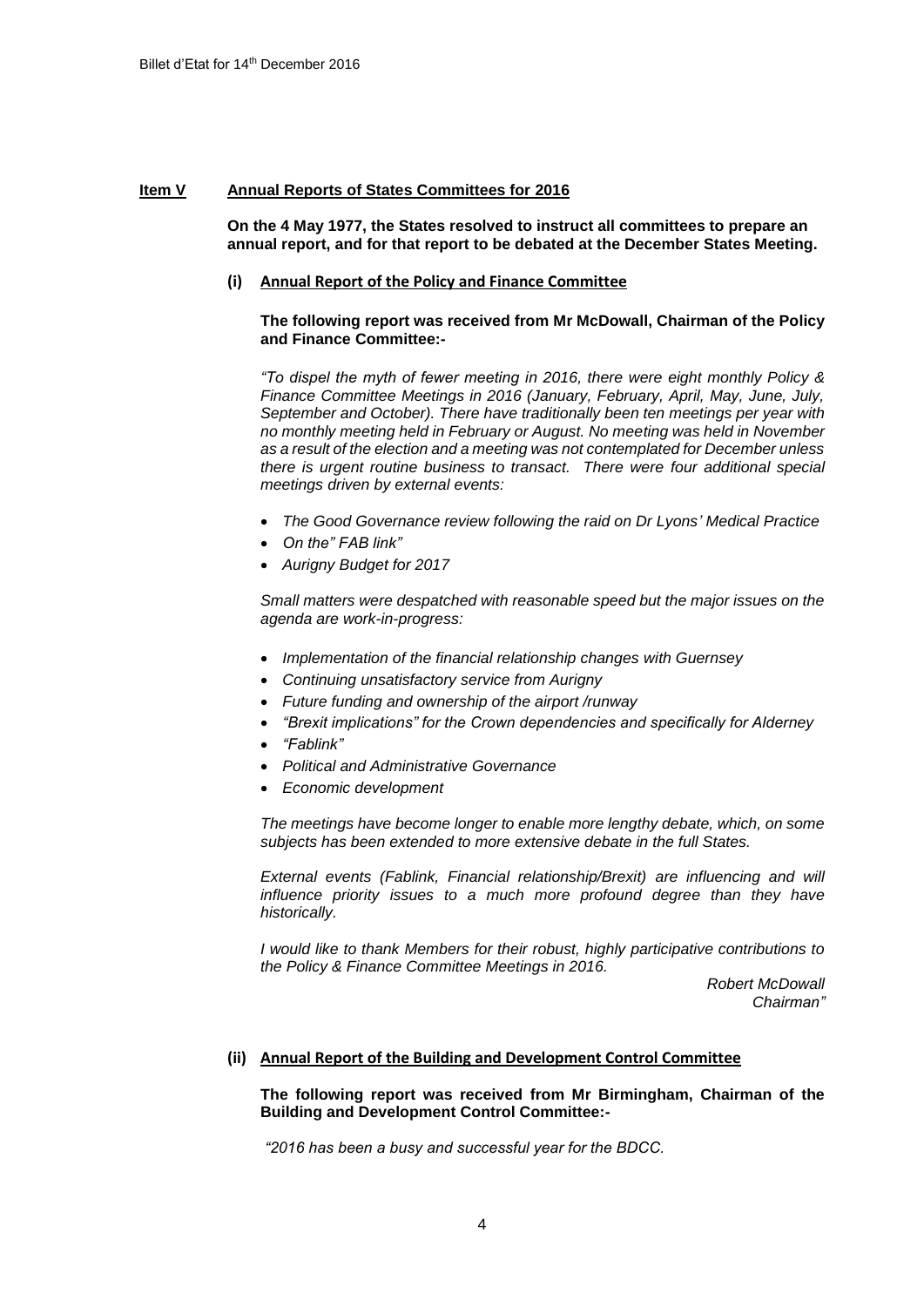*At the start of the year, as part of the process building towards the 2016 Land Use Plan review, after public consultation and in association with industry professionals ARUP, the BDCC issued a spatial Housing Strategy for the next 20 years. This included a number of recommendations in relation to the Land Use Plan itself which included the introduction of Housing Character areas and a new hierarchical structure for the development of land for housing. Along with this a number of recommendations were made for changes to the Building and Development Control Law including the repeal of Part V of the law known as the "C" permits system.*

*It is believed by the Committee that this change could significantly help the future of the construction industry over the next decade and following adoption at the July States meeting will become law from the 1st of January 2017.*

*Further changes also have strengthened the law in regards the requirement to consider environmental impacts and the sustainability of the island within the planning process.*

*In addition, the BDCC for the first time created an overall vision for the island in terms of its spatial development. This is a small but highly significant change that*  fundamentally underpins the planning process and the development of spatial *policy for the island for the future.* 

*The proposed Land Use Plan changes were placed before the independent Land*  Use Plan enquiry chaired by Alan Langton in April 2016. This most open and *inclusive of States processes was universally well received by the participants and the public and was placed on the July Billet for adoption where it was ratified.*

*As soon as these changes were adopted, work immediately began on the final phase of the Land Use Plan Review which is due for completion in the summer of 2017. This is dealing with economic matters, conservation and built environment issues alongside heritage and the rural environment. The project is advancing well, the initial work streams have already been completed with the input of the Alderney Society, Alderney Wildlife Trust, Guernsey Museums, J Trails, Donald Hughes and Tissie Roberts. I am grateful for all their efforts. Participative workshops are being held by ARUP during December.*

*The public call for sites produced over 70 submissions for both development and protection of sites, which are now being evaluated by ARUP. This work will inform the draft Land Use Plan policies which will come forward to BDCC in 2017.*

*During this year the BDCC have considered a number of other policy issues including the creation of a new windows policy for conservation areas, the adoption of clear propriety guidance for Committee members in regards the planning process and the finalisation of a protocol for the adoption of open planning meetings.*

*I hope that the new BDCC Committee formed in 2017 choose to adopt this protocol and take the decision to conduct the process of approving planning applications in a public forum.*

*Of course all this work is on top of the day to day operation of the Planning Department. 116 planning applications and 45 building applications have been submitted so far this year. Of these, 98 planning and 40 building applications have been dealt with. Alongside this the planning office has been involved in a number of pre planning discussions on a number of potential developments, not least the FAB link project and significant discussion with the Law Officers involving the appeals process and potential future changes to the planning law.* 

*The Committee took the decision some time ago to try to speed up the planning process on simple and non-contentious applications. In 2016, 49 of the 98*  applications dealt with so far have been approved under the fast track approval *process. This shows that the BDCC continues to try to improve the service and*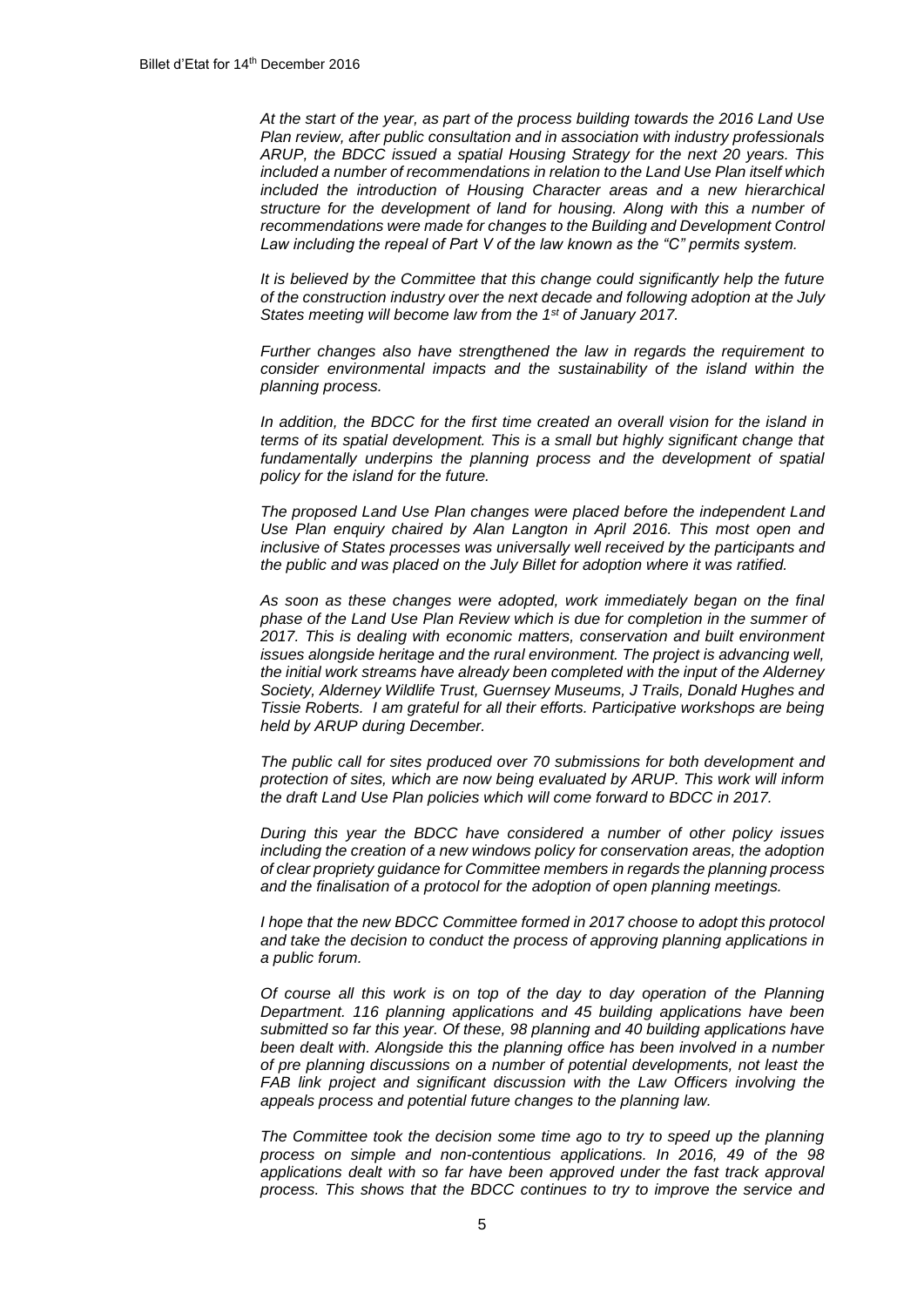*spend more of its time dealing with more complex and contentious applications rather than on the simple and straightforward, making better use of officer and States Member's time.*

*Looking ahead, 2017 appears as though it will even busier than 2016 and I wish the 2017 Committee good luck with what is likely to be a large legislative programme alongside some significant planning applications.*

*Finally, as Chairman I would like thank my fellow BDCC members for their support and I would like to give my thanks to John Young and Sam Osborne for their dedication and hard work over the last year and to Laura Baines as Minute Secretary. In addition my thanks go out to the Law Officers particularly Helen Shorey and Robin Gist for their assistance in what is a complex area of law. Matt Birmingham*

*Chairman"*

#### **(iii) Annual Report of the General Services Committee**

### **The following report was received from Mr Tugby, Chairman of the General Services Committee:-**

*"This year saw the appointment of a new Technical Services Officer, a great attribute to the department, with a number of projects being undertaken and completed.*

*A number of maintenance projects on States owned properties have been carried out, one being the Town Clock, which underwent major refurbishment, and has become a real focal point for the High Street and Le Huret area. The bus shelter at Whitegates has been renovated and has proved to have been popular over the*  Summer period with visitors and locals. It envisaged that improvements will *continue to be carried out during 2017 to further enhance this area. Work on St Anne's Church has finally begun again after the recent storm damage with a Project Manager being appointed to assist the States with this project.*

*The Mouriaux to Platte Saline sewage project is now underway with half the project completed, this work will continue in 2017. A number of sewage pump operations have been overhauled or replaced due to mechanical failure this year.*

*The disposal of the island's green waste continues to be an issue, a long term capital project including the purchase of a fit for purpose piece of equipment, which should reduce man hours, and enable it to be handled more efficiently. All those on the island who recycle are also to be thanked as this helps to keep the costs down by reducing the amount which is sent for landfill in Guernsey.*

*The Grounds Maintenance Team have seen some recent changes and are now up to full complement, with the team undertaking a number of winter projects including plant propagation and bedding displays. Excellent work has been carried out with the assistance of DEFRA and outside agencies in identifying and destroying an Asian Hornet nest that was found on island. Well done to the team.*

*The facilities at the Harbour (showers) have been refurbished and major improvements to the facilities have now been completed. An issue with Pilotage due to the retirement of the incumbent Pilot has been resolved with the assistance and support of the Guernsey Pilots, this system is working very well.* 

*Repairs to certain areas of coastal erosion around the island have commenced, the areas identified at present being the Glacis (near recycling), Corblets wall, Clonque, Saye and an area at Longis near to the Nunnery.*